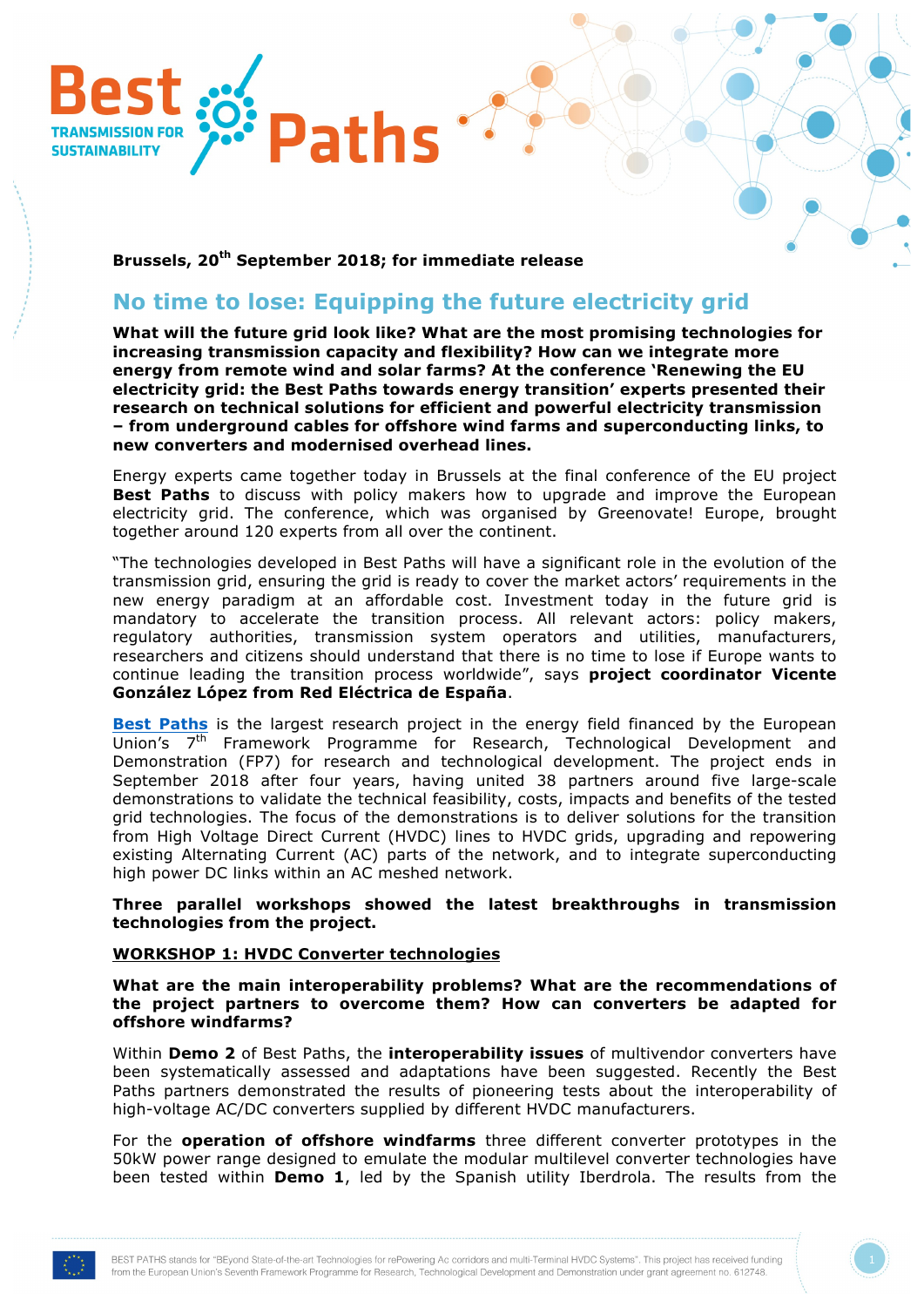

demonstration shed light on the most suitable network topologies to interconnect larger offshore wind farms that will be built in the future.

Within **Demo 3**, an industrial-size innovative converter has been realised from concept to design, realisation and testing. Furthermore, system studies for multi-terminal operation have been thoroughly investigated, aiming at smart control strategies and cost benefit analysis of completely revamping an Italian existing link.

## **Session Chair: Olivier Despouys, RTE Réseau de Transport d'Électricité**

## **WORKSHOP 2: Cable technologies**

**What are the most promising cable technologies? What are the best performing materials for HVDC cables? What is the potential of superconducting cables for electricity transport?** 

The workshop presented novel technological solutions to **upgrade multi-terminal HVDC links**. Within **Demo 3**, the Italian transmission system operator Terna identified as real case reference and chose the "SACOI" link that connects Sardinia, Corsica and Italy as the laboratory for investigating with success up to qualification tests improved extruded submarine and land cables for very high voltages and depth.

Within **Demo 5**, project partners designed a **superconducting cable system** that includes high-voltage insulations and terminations. The wires are able to carry 500 times more electricity than copper wires and can transport up to 3.2GW of electric power. For the first time, a high-voltage superconducting cable system capable of operating in direct current has been designed, while all the existing projects only deal with alternating current. The cable is manufactured using magnesium diboride as a superconductor, which is very economical to produce.

#### **Chair: Christian-Eric Bruzek, Nexans**

#### **WORKSHOP 3: Overhead lines**

### **What are pioneering technologies to repower and improve the design, operation and maintenance of existing high voltage power lines?**

While new conductor technologies have been explored in the project, existing overhead power lines also need to be improved and repowered. Within **Best Paths' Demo 4** new features and repair works for those conventional cables have been explored, such as insulated cross-arms, high temperature low sag conductors, a composite tower, dynamic line rating as well as live-line working methods.

Within **Demo 3**, first-of-a-kind high performing HVDC conductors for overhead lines as well as innovative insulators have been developed and successfully tested on field application.

#### **Chair: Matthias Müller-Mienack, GridLab for 50Hertz**